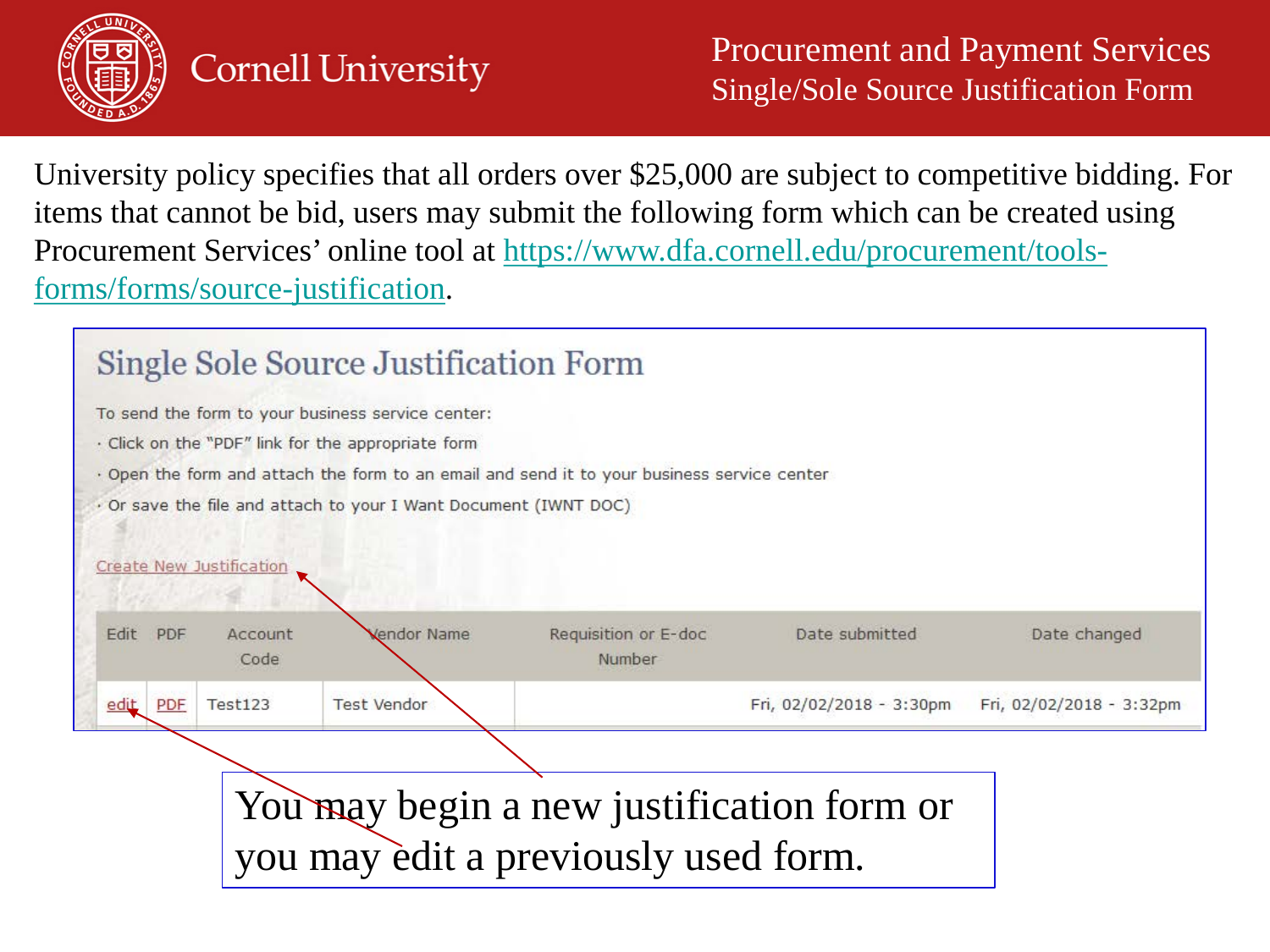

| <b>Single Sole Source Justification Form</b>                                                                                                                                                                                                                                                                                                                                      |                                                                                                         |
|-----------------------------------------------------------------------------------------------------------------------------------------------------------------------------------------------------------------------------------------------------------------------------------------------------------------------------------------------------------------------------------|---------------------------------------------------------------------------------------------------------|
| - Part I: Ordering Department/Supplier Information                                                                                                                                                                                                                                                                                                                                |                                                                                                         |
| <b>Account Code</b>                                                                                                                                                                                                                                                                                                                                                               |                                                                                                         |
| <b>Department Name</b>                                                                                                                                                                                                                                                                                                                                                            | Step 1:                                                                                                 |
| <b>DFA-SMS-Users</b>                                                                                                                                                                                                                                                                                                                                                              |                                                                                                         |
| Requisition or E-doc Number<br>Vendor Name *                                                                                                                                                                                                                                                                                                                                      | Enter the name of the vendor<br>you are requesting as the<br>single/sole source for the<br>requisition. |
| Will any funds from grants, contracts, or federal funds be used to pay for these goods or services? *<br>Regulations limit federally-funded noncompetitive procurements to documented situations where the item is available<br>only from a single source, in event of a public exigency or emergency, or where expressly authorized by the federal<br>agency. (2 CFR 200.320(f)) | Answer the question on grants,<br>contracts, and federal funds.                                         |
| $\bigcirc$ No                                                                                                                                                                                                                                                                                                                                                                     |                                                                                                         |
| $\bigcirc$ Yes                                                                                                                                                                                                                                                                                                                                                                    |                                                                                                         |
|                                                                                                                                                                                                                                                                                                                                                                                   |                                                                                                         |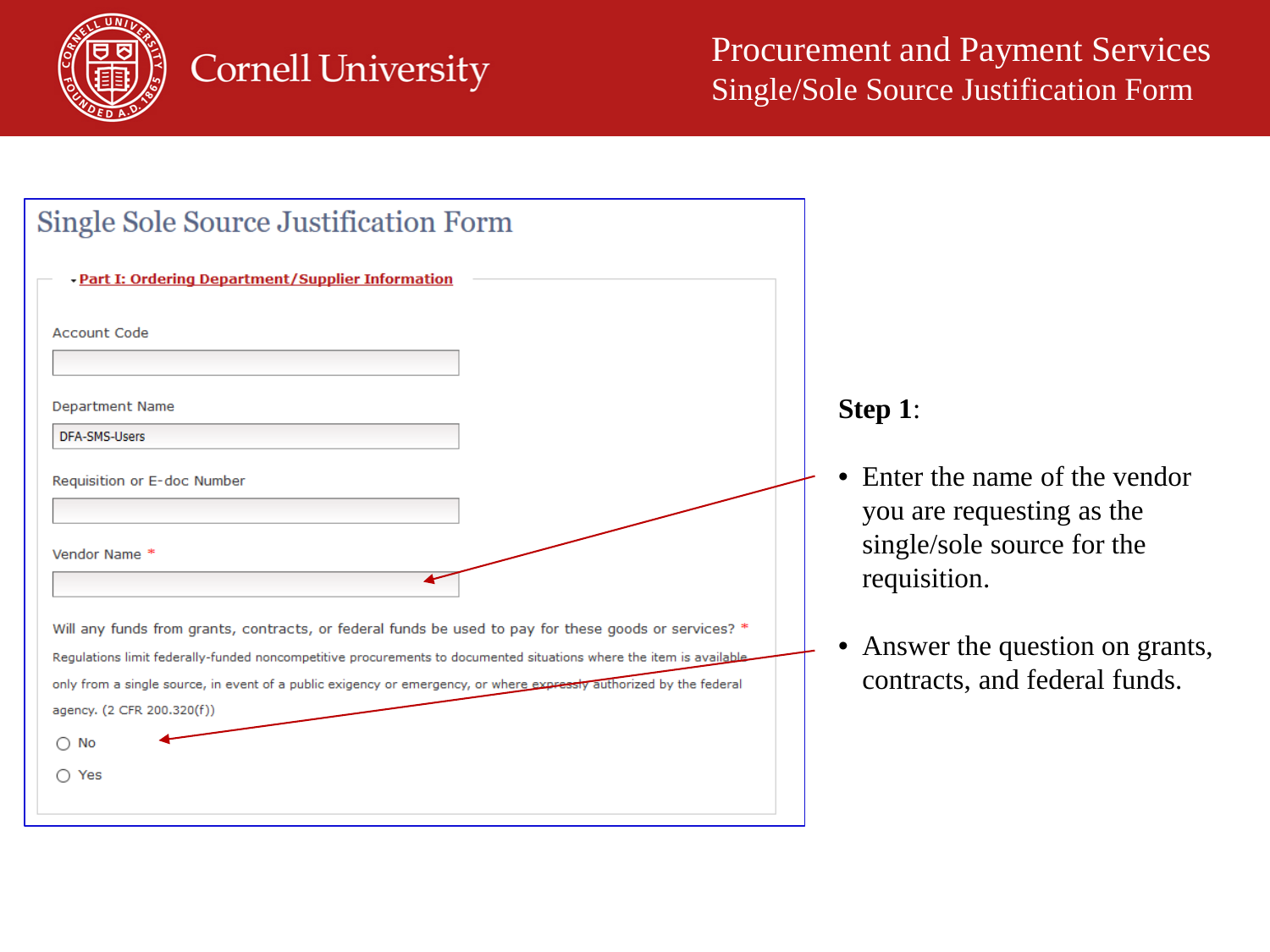

| - Part II A                                                                                                          |
|----------------------------------------------------------------------------------------------------------------------|
| Explanation for Single/Sole Source *                                                                                 |
| Select one or more of the following statements to support why the requisition noted above should be a single/sole-   |
| source purchase. Any selection requires explanation in the additional space provided, which follows. Select all that |
| apply.                                                                                                               |
| ** Indicates this criterion is not solely sufficient for federally-funded procurements.                              |
| Competitive assessment, significant evaluation process performed, which included demonstrations.                     |
| (Attach your evaluation of the demonstrations for each vendor.)                                                      |
| Unique specifications or program and/or approved by senior leader of unit/organization (provide                      |
| name below). **                                                                                                      |
|                                                                                                                      |

| Explain Selected Reason(s) *                                                                                            |
|-------------------------------------------------------------------------------------------------------------------------|
| Explanation for Part II A is required for ANY selected statement. It must correlate to the box checked in Part II A     |
| above. Information provided might include research performed or subject matter expertise detailed to justify the use    |
| of this particular vendor and their product. This must clearly indicate why the proposed vendor is the ONLY vendor that |
| will meet your requirements. (Please attach documents if additional space is required).                                 |
|                                                                                                                         |
|                                                                                                                         |
|                                                                                                                         |
| зă                                                                                                                      |
|                                                                                                                         |
|                                                                                                                         |

#### **Step 2**:

- Select the explanation(s) that best fits the reason for your single/sole source request. A series of check boxes are provided to help guide you in your explanation. Choose as many as needed.
- Provide a detailed explanation for the selection(s) in the text box.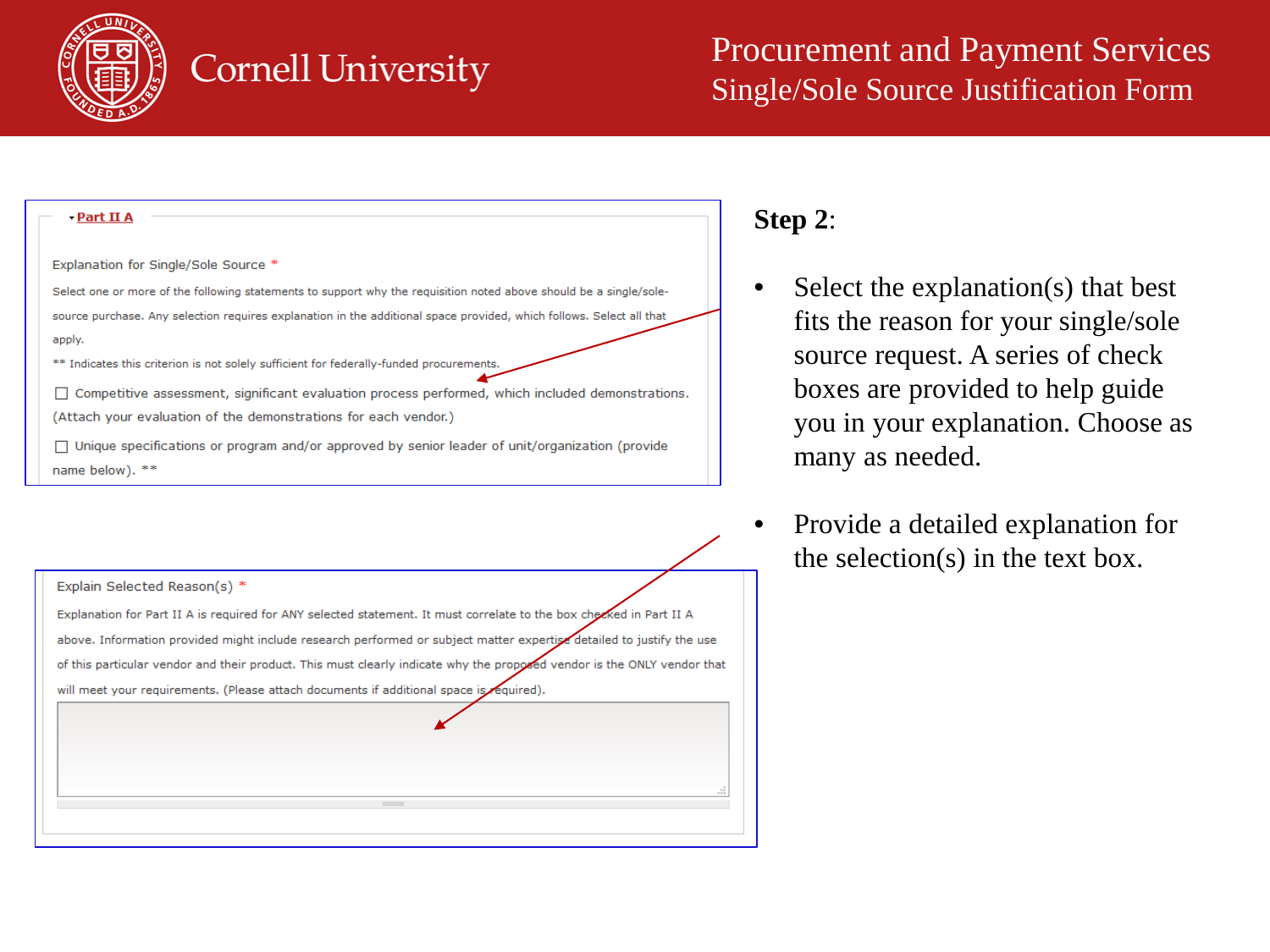

| <u>- Part II B</u>                                                                                                         |  |
|----------------------------------------------------------------------------------------------------------------------------|--|
| Establishment of the Reasonableness of the Price *                                                                         |  |
| Select one or more of the following statements to indicate why you feel the accepted non-competitive price was fair and    |  |
| reasonable. Any selection requires explanation in the additional space provided, which follows. Select all that apply,     |  |
| The price was obtained from a catalog or standard price list for items sold to the                                         |  |
| general public. Reason: substantial quantities. (Catalog or price list must be provided or<br>be on file.)                 |  |
| The quoted price minus the vendor's donation and/or discount is lower than price                                           |  |
| available to the general public and reflect substantial savings. Must state dollar or                                      |  |
| percentage and explain the dollar calculation below.                                                                       |  |
| The quoted prices compare favorably to market prices, or to previous prises                                                |  |
| competitively obtained and found to be fair and reasonable, which were paid for the same                                   |  |
| or similar items. Please fill the date, PO# and bid below.                                                                 |  |
| The vendor has certified that the prices offered are equal to or lower than those offered                                  |  |
| to any government agency or private institution for both like items/services and quantities.                               |  |
| (Includes published educational discounts)                                                                                 |  |
| Independent sources indicate that this price is reasonable (e.g., public contracts, Group                                  |  |
| Purchasing Organization, Kelly Blue Book, Edmunds, consortium)                                                             |  |
| Other reason(s)                                                                                                            |  |
| Explain Selected Reason(s) *                                                                                               |  |
| Explanation for Part II B is required for ANY selected statement. Information provided wight include a catalog price page, |  |
| pricing for similar products or other price comparison information gathered to justify price reasonableness.               |  |

**Step 3**: Since competitive pricing cannot be established, please provide the rationale on how the price was determined and why the price is considered reasonable.

- Select the check box(es) that best matches your explanation. Choose as many as needed.
- In addition, a detailed explanation is required.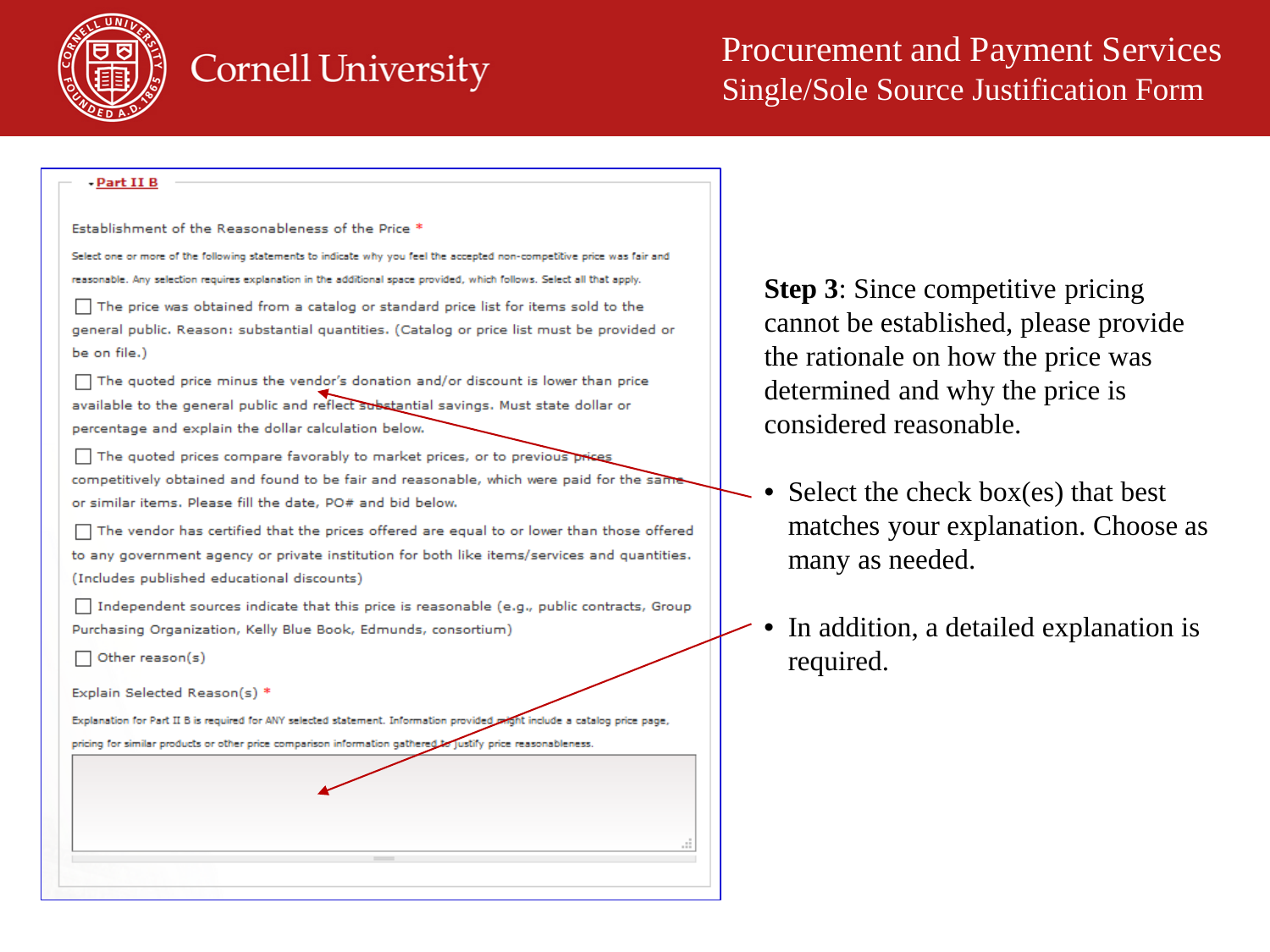

| · Part III: Certification                                                                                                                                                                                                                                                                            |
|------------------------------------------------------------------------------------------------------------------------------------------------------------------------------------------------------------------------------------------------------------------------------------------------------|
|                                                                                                                                                                                                                                                                                                      |
| Certification                                                                                                                                                                                                                                                                                        |
| I certify that, to the best of my knowledge, I have investigated and found that the above reasons and                                                                                                                                                                                                |
| explanations justify this requisition as a single/sole-source purchase, and that price reasonableness is adequately                                                                                                                                                                                  |
| confirmed. I am the individual who has gathered and provided this detailed information, and any further questions                                                                                                                                                                                    |
| regarding these details can be directed to my attention. I further certify that this is an arms-length transaction and                                                                                                                                                                               |
| that any relationship between me, the requestor, or the authorizer will be disclosed to the procurement agent as                                                                                                                                                                                     |
| part of this order.                                                                                                                                                                                                                                                                                  |
| Certification<br>I certify that, to the best of my knowledge, I have investigated and found that the above<br>reasons and explanations justify this requisition as a single/sole-source purchase, and that<br>price reasonableness is adequately confirmed. I am the individual who has gathered and |
| provided this detailed information, and any further questions regarding these details can be<br>directed to my attention. I further certify that this is an arms-rength transaction and that<br>any relationship between me, the requestor, or the authorizer will be disclosed to the               |
|                                                                                                                                                                                                                                                                                                      |
| <b>Create PDF</b>                                                                                                                                                                                                                                                                                    |

#### **Step 4**:

- Check the certification box to acknowledge that you understand and agree that a sole source is the appropriate action for this purchase.
- Click the "Create PDF" button to save the form.
- Go to Step 5 to submit the justification form.